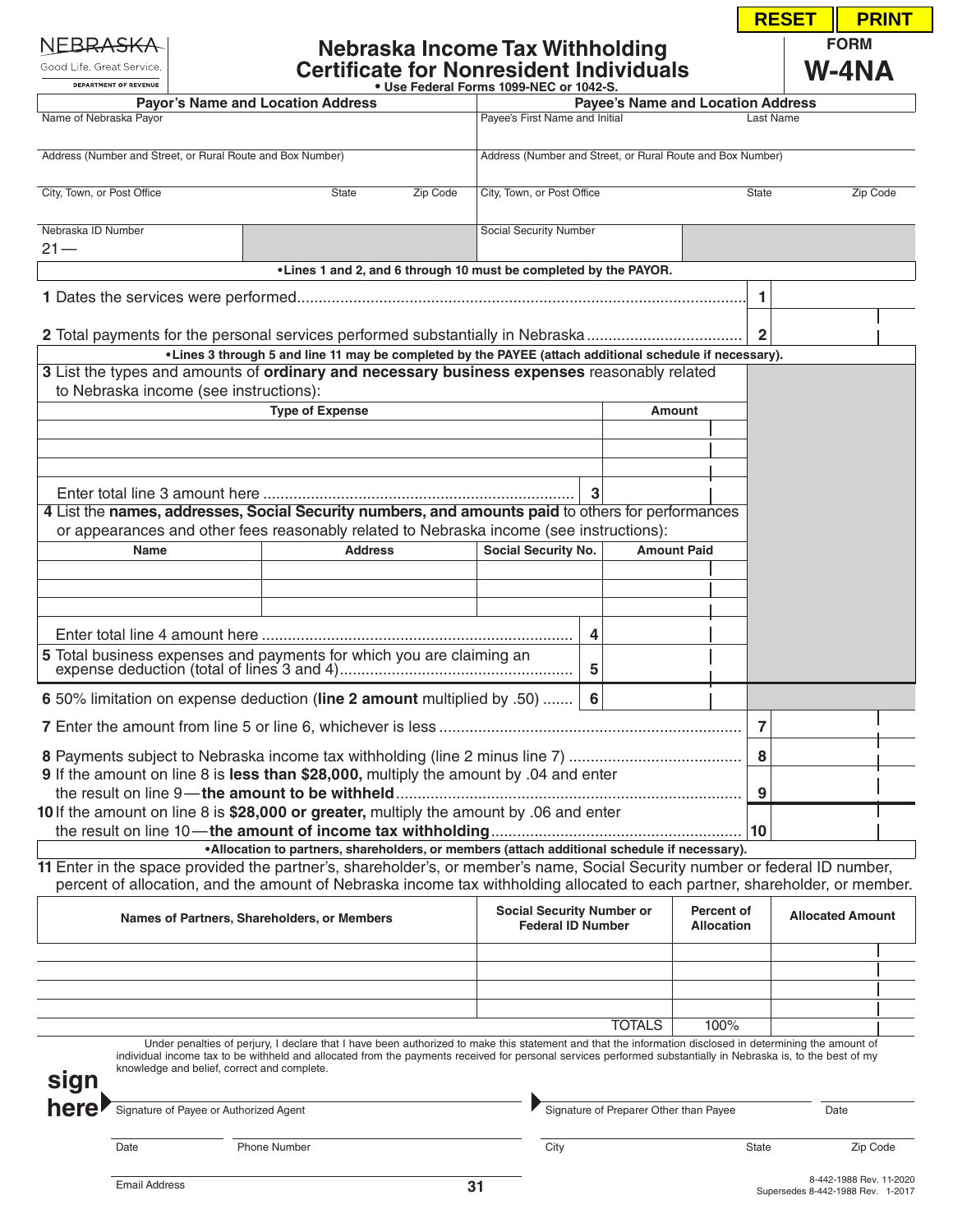# **Instructions**

#### **Nonresidents Performing Personal Services Substantially in Nebraska**

Nonresidents performing personal services substantially in Nebraska must complete either the Form W-4NA or W-4NB. The payor should retain the applicable form in their records. For additional information see the Form W-4NB and [General Information Letter 21-18-1, Nonresident Income Tax Withholding for Personal](https://revenue.nebraska.gov/files/doc/legal/gil/GIL21-18-01_Nonresident_Withholding.pdf) Services.

**Purpose.** Form W-4NA is used by payors of nonresident individuals to compute Nebraska income tax withheld from payments for personal services performed substantially in Nebraska. Personal services include, but are not limited to: payments to nonresident entertainers; individual athletes; performers; consultants; public speakers; corporate board directors; or other professional services.

**Who Must Withhold Income Tax.** Any person paying a nonresident for services performed substantially in Nebraska may be required to withhold Nebraska income tax. A person must withhold Nebraska income tax if the payee is not an employee; the payment is not subject to federal income tax withholding; and the payor is either (1) maintaining an office or transacting business within Nebraska and making a payment or payments of more than \$600, or (2) making a payment or payments in excess of \$5,000.

**Form W-4NA.** Cooperation between the payor and payee is necessary to complete the [Nebraska Income Tax](https://revenue.nebraska.gov/files/doc/tax-forms/f_w4na.pdf) [Withholding Certificate for Nonresident Individuals, Form](https://revenue.nebraska.gov/files/doc/tax-forms/f_w4na.pdf) W-4NA. Compute the amount of income tax to be withheld from payments using Form W-4NA. The income tax withholding is reported to the person performing the personal services and the Nebraska Department of Revenue (DOR) in the same manner as wages or other payments subject to income tax withholding. Use Federal Forms 1099-NEC or 1042-S and Forms [941N](https://revenue.nebraska.gov/files/doc/tax-forms/f_941n.pdf) and [W-3N.](https://revenue.nebraska.gov/files/doc/tax-forms/f_w-3n.pdf)

**Nonresident Individuals.** Nonresident individuals can use Form W-4NA to report their business expenses and payments for performing personal services in Nebraska. If there are other payees receiving payments for services performed in Nebraska as nonresident individuals, each must complete a separate Form W-4NA.

A payor or withholding agent who pays a nonresident alien individual for providing personal services and who has withheld federal income tax on Federal Form 1042-S, Foreign Person's U.S. Source Income Subject to Withholding, must also withhold state income tax using Nebraska Form W-4NA.

A nonresident alien whose country has a tax treaty with the U.S. may not be subject to nonresident income tax withholding. The payor must obtain a written statement from the payee certifying the existence of a treaty exempting U.S. income earned by the alien from federal or state income tax.

**Payments to a corporation** are subject to the income tax withholding requirements if 80% or more of the voting stock of the corporation is held by the shareholders who are performing the personal services. **Payments to a partnership or LLC** are subject to the income tax withholding requirements if 80% or more of the capital interest or profits interest of the partnership or LLC is held by the partners or members who are performing the personal services. All payments and withholding are deemed to be made to the individuals performing the personal services. The Form 1099-NEC should be issued only to an individual, not an entity. See line 11 instructions.

**The completed Form W-4NA is a part of the payor's records and must be kept with other income tax withholding records.**  Federal Forms 1099-NEC or 1042-S will be issued by the payor based on the information on the completed Form W-4NA. The Forms 1099-NEC, or 1042-S state copies, will be included with the Nebraska Reconciliation of Income Tax Withheld, Form W-3N, filed with DOR.

**Penalties.** A penalty may be imposed, in addition to other penalties provided by law, on a nonresident individual for giving false information to a payor regarding payments subject to income tax withholding, if the information could result in the amount of income tax withheld totaling less than 75% of the income tax liability on these payments. A penalty may also be imposed on any payor who either knowingly uses false information or who maintains records which show the information is false.

The penalties will equal: (a) the amount of tax evaded, not collected, or not accounted for and paid over; and (b) an additional amount up to \$1,000.

**Taxpayer Assistance.** Questions may be directed to the Nebraska Department of Revenue, PO Box 98915, Lincoln, Nebraska 68509-8915. Call 800-742-7474 (NE & IA), or 402-471-5729.